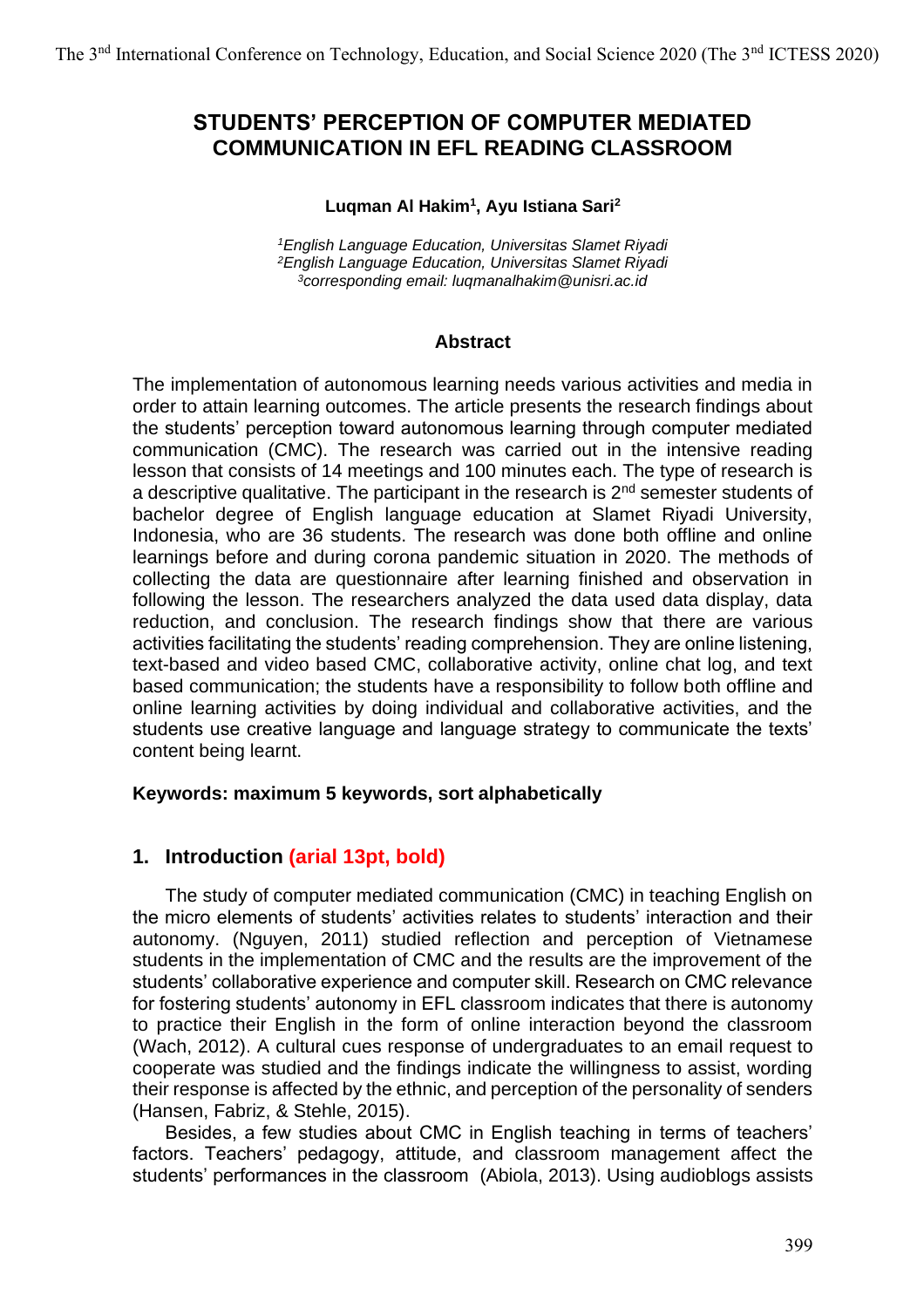teachers to design instructional needs, contributing to effective and efficient methods in evaluating learners' verbal practice, and giving an opportunity to personal verbal feedback (Hsu, Wang, & Comac, 2008). The effort of teachers to strengthen their students in reading and writing a novel and their interaction in ELT reading and writing (Hirvela, 2007). The role of teachers to reflect their own teaching in terms of how their students have learnt and personalized to match their own or future teaching circumstances and how they give a chance to students to negotiate new knowledge (Hirvela, 2006).

## **2. Literature Review**

Several study on the tasks' implementation during CMC English teaching have conducted successful implementation. A study of the effects in connecting between reading and writing in CMC learning showed that it assists students to memorize the new words, reuse new words, and optimize their writing(Ying, 2012). A study of elaborative feedback in doing a multiple choice exercise of reading comprehension based on a website affords that CMC is an appropriate way of developing quality interaction among learners when elaborative feedback is applied (Murphy, 2010). Then, a study to describe students' attention to linguistic forms by giving a chance for feedback correctively, recasts incidentally, and highlighting their linguistics errors and as a result those do not attend to corrective feedback promoting the relationship between the corrector and the corrected (Rusmanayanti & Hanafi, 2018). In addition, a study of asking the students to do two multiphase communicative task in a synchronous computer-mediated communication (SCMC) environment and the result shows that language-related episodes in the medium of SCMC can improve students' language development in both dyadic types. (Eslami & Kung, 2016)

## **3. Research Methods**

Intensive reading course is a compulsory course within Bachelor degree of English language education at Slamet Riyadi University, Indonesia. The number of meetings in this course is 14 meetings, exclude mid-semester and final semester tests. The time duration for the course is 100 minutes each. The research was followed by 36 students from  $2<sup>nd</sup>$  semester students. The primary goal of the study is to find out the students' perception toward autonomous learning through computer mediated communication as the learning medium. The research was done before and during emergency situation due to corona virus pandemic; therefore we decided to do the present study by offline and online learning. The methods of collecting the data are questionnaire after offline and online learning finished and observation in doing the task during offline and online learning. To analyse the data, the researchers used data display, data reduction, and conclusion. Table 1 shows the activities and benefits to give short description about the activities in the research.

## **4. Result and Discussion**

Many students were responsible to do their own learning beyond the classroom because they want to learn English and to get score, for example a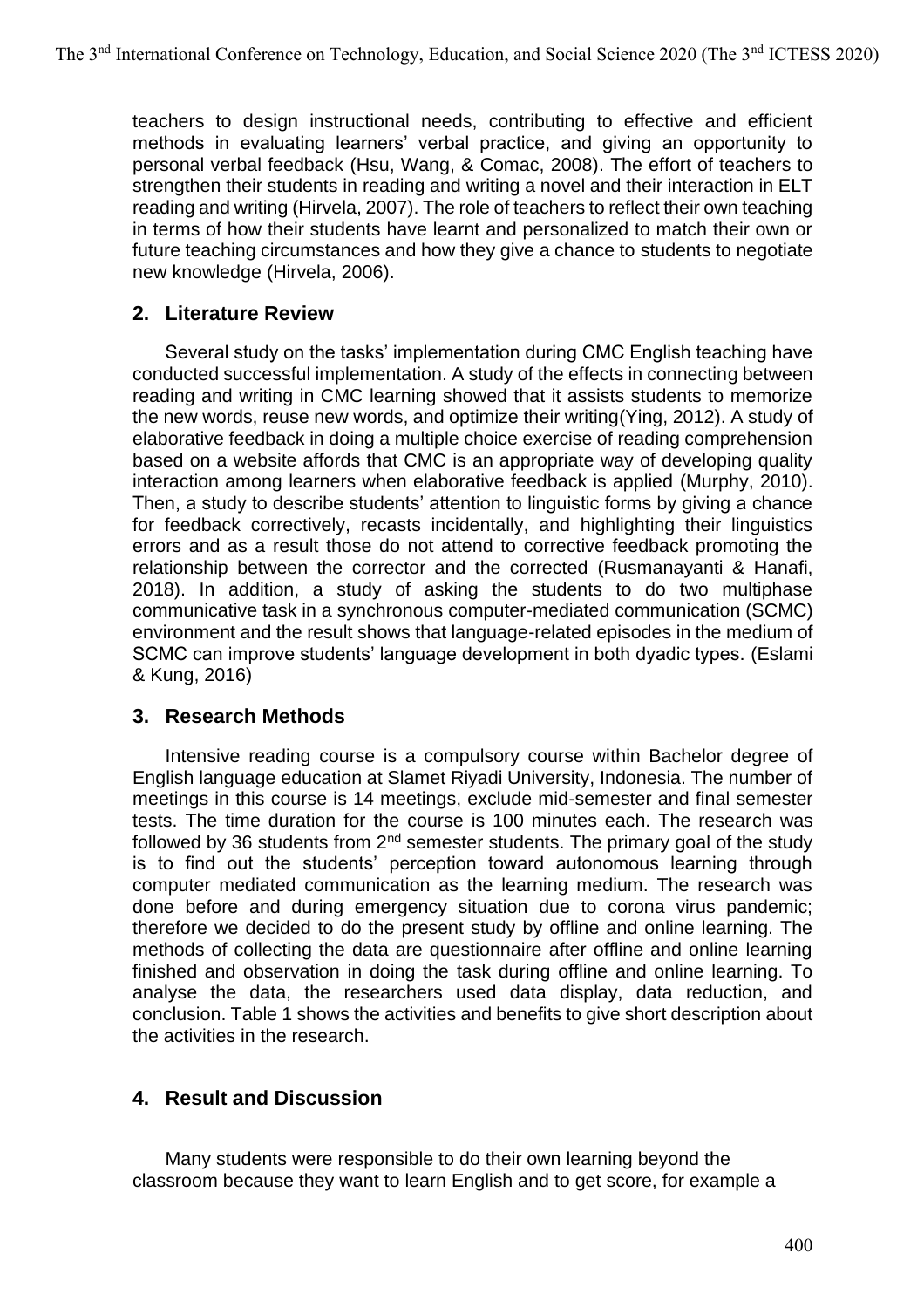student noted that "of course I am responsible about all of my learning activities because I really want to learn English language more". Another stated "Yes, I am responsible for my assessment and for my value in order to achieve maximum value"

Many students took a responsibility to partial or total of the learning activities because of their needs and duty of the learning, for example some students noted below:

"Yes, I am responsible for all my work and duties as a student with the results of my own hard work because it is my duty as a student".

"I take responsibility either partial or total of my learning activities. I'm aware that learning activity is necessary and I do need it. And I'm sure that it's also what I should do".

Many students use language creatively and use language strategy for communication to improve their speaking and grammar, for example a student noted "I do use language at home though, for increasing my ability of speaking English and also to fix my grammar". Another student said that communication strategy was used to adapt with interlocutors language depending on the situation. He/ she noted that "I use my own language to communicate with others. Also sometimes I adapt with my interlocutor's language. It depends on the situation".

Then, the students do independent work although they sometimes discuss with their friends about the materials and do independent work as instructed by a lecturer, for example some students noted below:

"In learning strategies, I like studying in quite situation. But, I'm more interested in learning together with my friends in class. I work independently of my task if it's individual assignment".

"It is not always, sometimes I also discuss with my friend about some materials that I don't know".

"Yes, I work independently on my assignment if that is an individual assignment".

The lesson (intensive reading) allows the students to take charge of their own learning, determine their objectives, select methods and techniques and evaluate the knowledge and skills, for example some students noted in the following:

"Yes that's right, my lecturer gives us the flexibility of learning English inside the class and outside the class"

"Yes, the Intensive reading lesson allows me to select techniques and evaluations about my knowledge

"Yes, learning Intensive Reading enables me to enhancing my skills on determine objectives, select methods and techniques, and evaluate the knowledge. It can be really enhancing my skills if there offline class. In online class we, student, obstructed with distance and can't be communicate in real life, so the lecture are not so optimal.

However, some disagree and feel that they need a friend to discuss the difficult materials, for example one noted that "I don't think so, because I myself also need discussions with friends when there is material I don't know"

Online listening is one of activities in the Intensive reading lesson to improve reading comprehension. The use of online listening when the lesson happen assists the students reading comprehension and provides new vocabulary, for example some students noted that "in my opinion, listening online helps me get new vocabulary and optimize my reading comprehension skills". But, some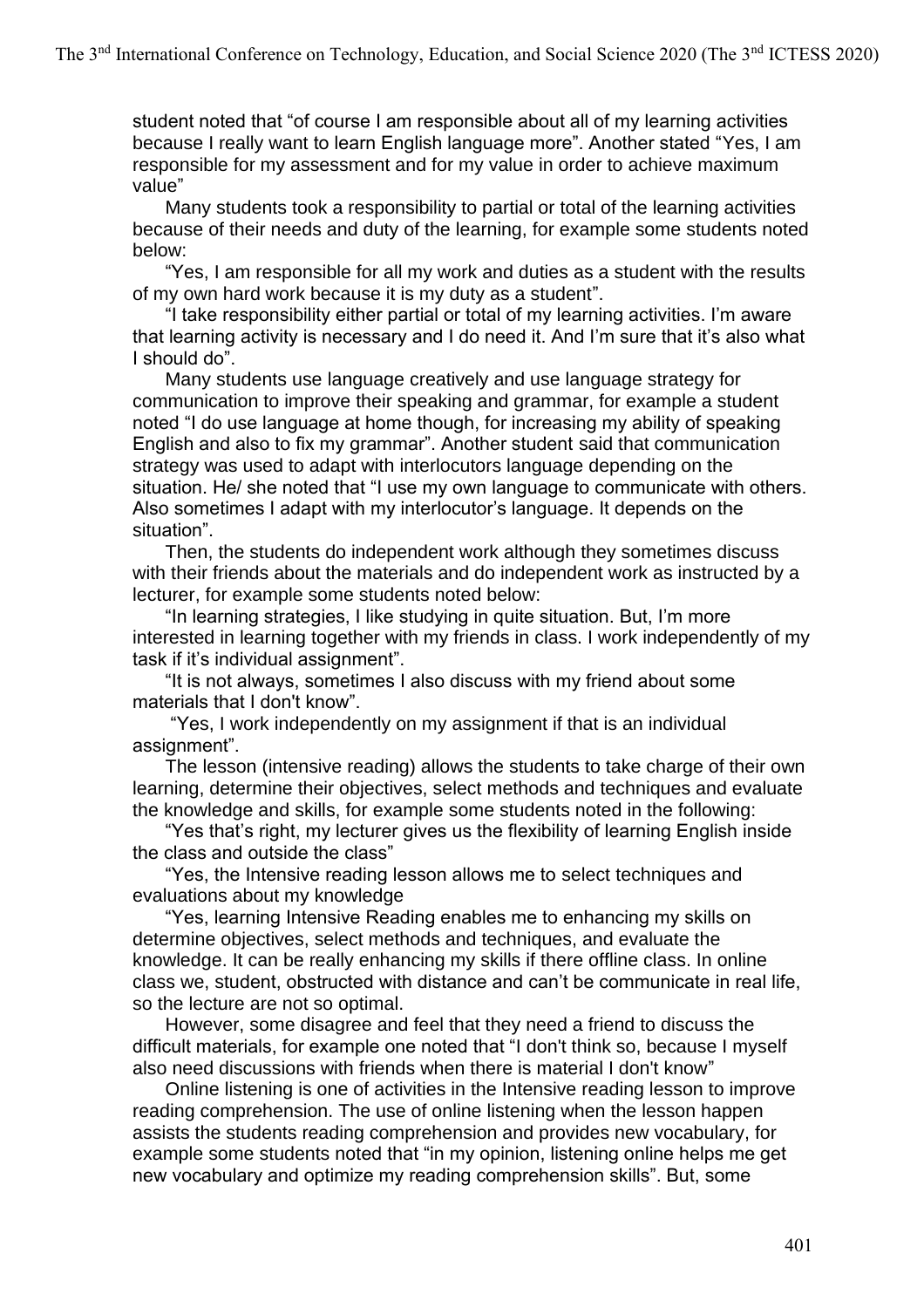student stated they only got new vocabulary when following online listening in the lesson for example, one noted "Yes, I found many new vocabulary when I did online listening according to my assignment". Another student noted "getting new vocabulary is possible but understanding may not be so". A students stated that he/ she felt that listening activity assists him/her to improve his/her English speaking skill as he/she noted that "yes, indeed but it also help me to talk English fluently while we have an online classroom meeting". In addition, a student said that his new vocabulary added and he could evaluate his pronunciation, as he noted "yes, online listening helps me find new vocab and evaluate my pronunciation too"

The students stated that the videos helped them to understand the materials of the lesson properly, for example some students noted in the following:

"Yes, I agree, the video in teaching reading gives text descriptions and develops my understanding of the text. Besides the video in teaching also improves listening skills".

"Yes I agree, the using of media such as videos can develop the understanding skill from the student, and also it maybe make the student feel exited"

"Yes, the videos can help us to understand the material well".

"Yes, the videos are very helpful for understanding the contents of text material".

Some students noted they were interested in online collaboration in the lesson, for example a student noted that "I prefer when discuss through online classes because there is a possibility of lecturers to read our opinions. While in class I often do not miss the time to give my opinion"

But, some students prefer offline collaboration because they can discuss face to face and can have deep conversation, for example some noted below:

"In my opinion we can have more deep conversation if we can discuss it face to face. In online classroom indeed can share the learning materials more than in inside classroom but for me actually in online classroom i have a problem in understanding of some materials, i need to watch it twice so that i can understand the materials".

"Offline Collaborative activities (in class) provide more opportunities to discuss and share learning materials and assignments than online collaborative activities (online chat log). In my opinion, online activities are not very effective in learning because many students are not free to understand online material and are easier to understand when face to face"

"Yes, for me offline collaborative activity are better than online. The offline activity give opportunity to have more idea or spontaneous opinion that simplify the learning activity".

Yes, offline class is more possible for discussion, because online class is interrupted by slow networks

One of the activities in this research is the use of video and text integrated in CMC. It is in line with (Hung Yu-Wan & Steve, 2016) stating that there are some differences in terms of learning opportunity through text-based and video-based SCMC in which text-based SCMC seems to have greater potency for learning target language form, however video-based SCMC tend to have greater chance for the development of fluency as well as the improvement of pronunciation. In this research, I used online listening because it assists the students to read more easily and get new vocabulary. It is in line with research conducted by (Absalom & Rizzi,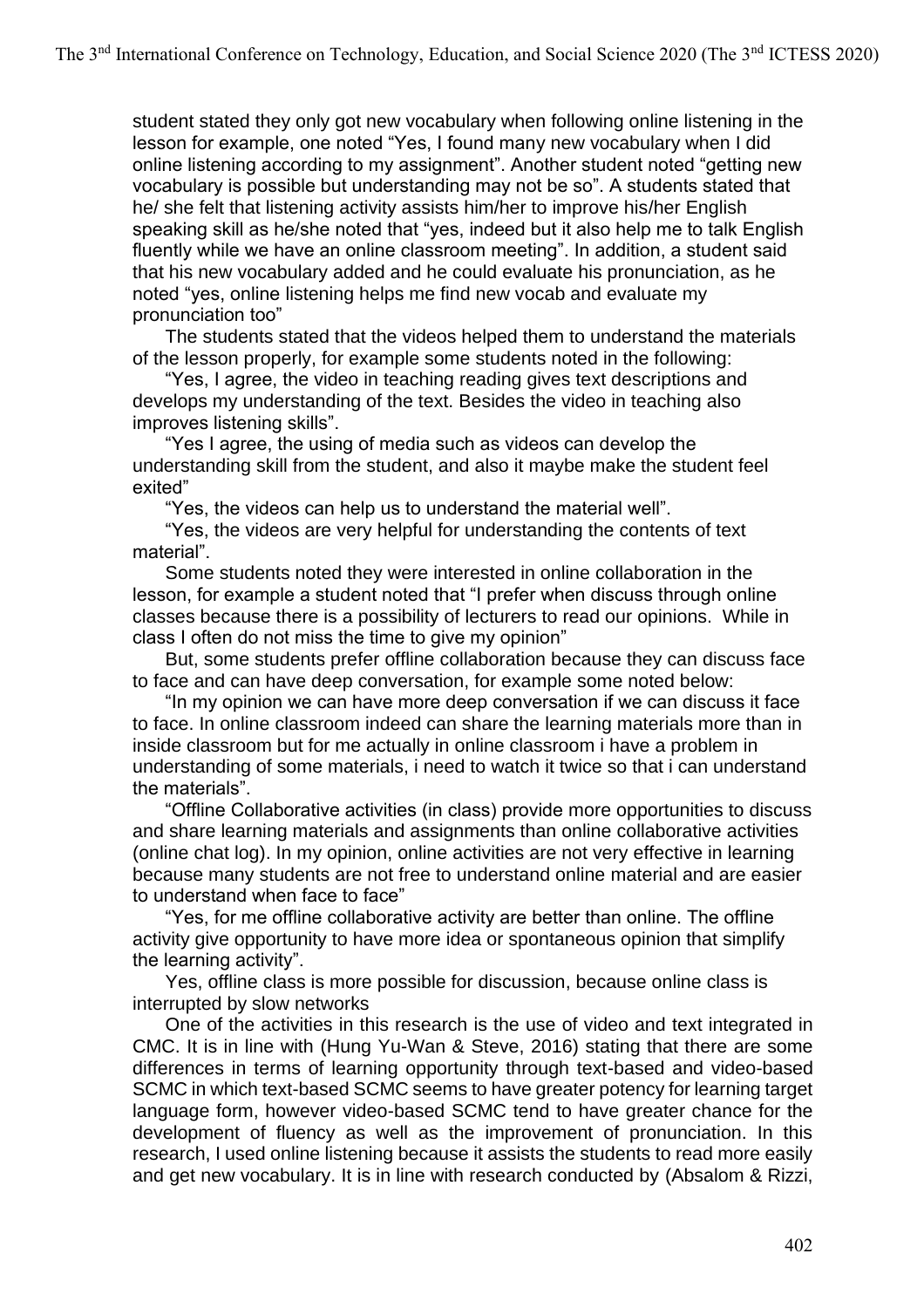2008) who state that online listening focuses on elaborative purpose, provides vocabulary acquisition, knowledge retention with online listening assignment, and optimize the students want to deconstruct and comprehend a text.

This research used collaborative activity in the form of a dialogue during the implementation of CMC. As a result, the student helps his/her pair to communicate actively about the text. It is in line with (Zeng & Takatsuka, 2009) that learners help each other in terms of language forms through dialogue collaboratively to improve their language learning. This study employed group activity to interact with text through dialogue actively and they did the required task in the reading book and it was helpful because when they found a difficulty, they could ask to their friends. Such result is in line with (Lin, Hung, & Chin, 2013) who conducted a study on the effect of text based SCMC on learners' second language acquisition and the result was that grouping activity and participating in SCMC assisted them to do the tasks.

## **5. Conclusions and suggestions**

The conclusions of the present article are the roles of a variety of media and activities in order to support learners' autonomy, especially in EFL reading classroom have been facilitated by the researchers because learners' necessity to improve their reading comprehension depends, one of them, on teacher's role to facilitate them with those elements; the students' responsibility in following the lesson, including doing the task run well because of the needs of values and knowledge of reading; independent and collaborative activities have been followed by the students both online and offline learning to reach their autonomy; therefore they have a learning reading experience.

## **References**

- Abiola, O.-O. F. (2013). Students ' Perception of Teachers ' Factors in the Teaching and Learning of English Language in Nigerian Secondary Schools. *Journal of Educational and Social Research*, *3*(3), 173–180. https://doi.org/10.5901/jesr.2013.v3n3p173
- Absalom, M., & Rizzi, A. (2008). Comparing the outcomes of online listening versus online text-based tasks in university level Italian L2 study. *European Association for Computer Assisted Language Learning*, *20*(1), 55–66. https://doi.org/10.1017/S0958344008000517
- Eslami, Z. R., & Kung, W. (2016). Focus-on-form and EFL learners ' language development in synchronous computer-mediated communication : task-based interactions. *The Language Learning Journal*, *1736*(September), 1–17. https://doi.org/10.1080/09571736.2016.1227219
- Hansen, M., Fabriz, S., & Stehle, S. (2015). Cultural Cues in Students ' Computer-Mediated Communication : Influences on E-mail Style , Perception of the Sender , and Willingness to Help. *Journal of Computer-Mediated Communication Cultural*, *20*, 278–294. https://doi.org/10.1111/jcc4.12110
- Hirvela, A. (2006). Computer-mediated communication in E S L teacher education. *ELT Journal*, *60*(July), 233–241. https://doi.org/10.1093/elt/ccl003
- Hirvela, A. (2007). Computer-mediated communication and the linking of students , text , and author on an ESL writing course listserv. *Computers and Composition*, *24*, 36–55. https://doi.org/10.1016/j.compcom.2006.12.004
- Hsu, H., Wang, S., & Comac, L. (2008). Using audioblogs to assist Englishlanguage learning : An investigation into student perception. *Computer*